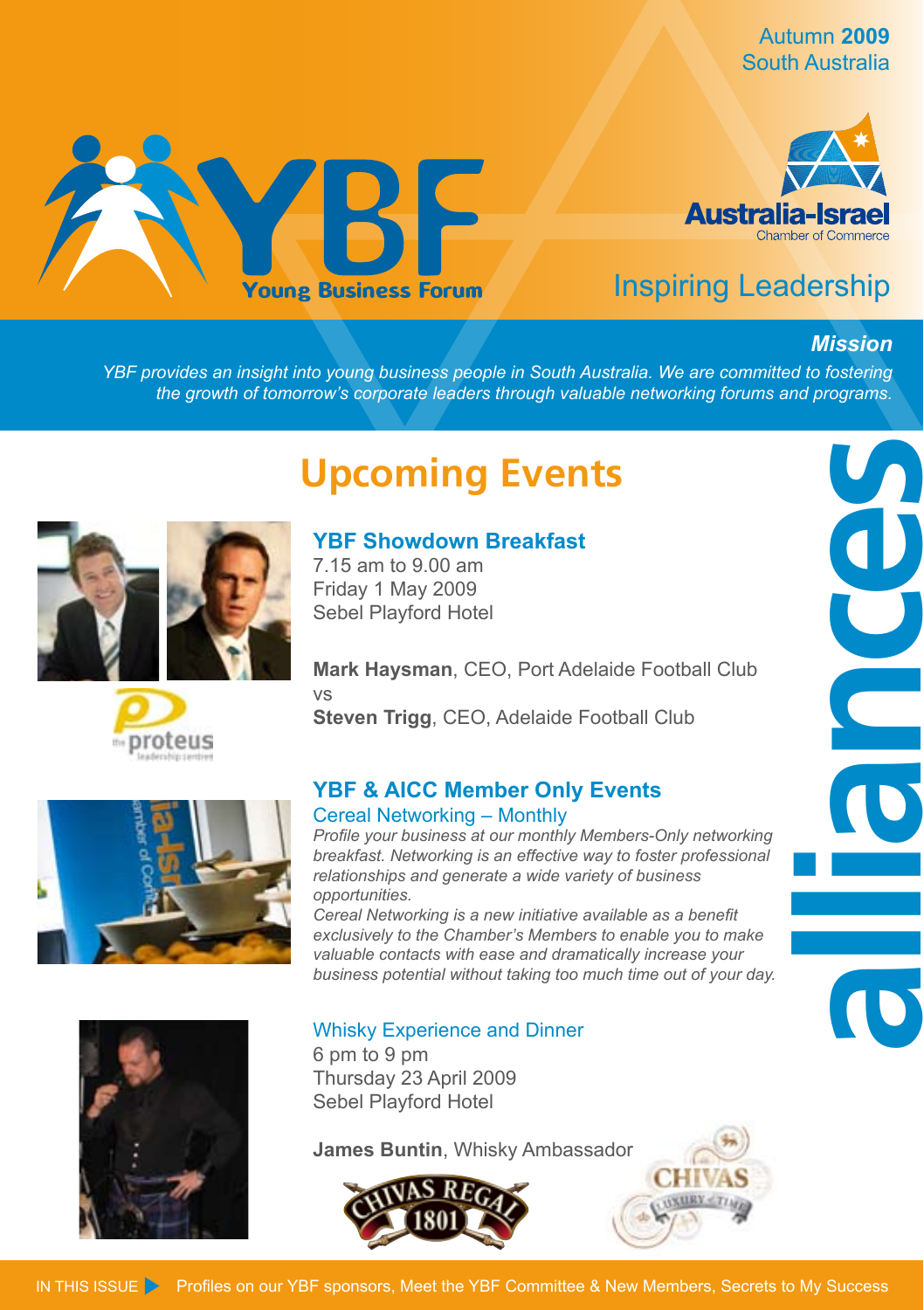

AICC Research

During December 2008, AICC commissioned Square Holes to conduct market research

**improve events and increase membership.**

 **AICC events rated highest in comparison with similar organisations events.** Lunchtime was seen as the most convenient time for events by two in three [68%] of

Communication was viewed positively by the majority [93%]; the most valuable form of communication was overwhelmingly **email** 

**AICC** / YBF's key priority for the year ahead was seen as **providing events to network** 

About Square Holes

**We are the voice of consumers.** Square Holes is a progressive market research agency with a passion for supporting **branding, advertising** and **digital:** ✓ **'Illumination'** to inspire and guide. **✓ 'Testing'** for confidence and direction. ✓ **'Monitoring'** of impact and opportunities. From this we provide imagination consulting to inspire **creativity,** allow **clarity** and support

**the business networking needs and** 

Main findings include the following: Three in four [77%] of current members are **satisfied with their membership.** The main reason for joining AICC/ YBF is for networking opportunities [75%]. **Value gained** from AICC/YBF events was overwhelmingly through networking [86%]. **AICC** was seen to perform above average by the majority of respondents across event areas including the vast majority [94%] who thought **overall organisation was** 

**above average.** 

respondents.

**invitations** [83%].

**commitment.**

**and share ideas** [66%].

**Allen Bolaffi** President AICC SA/NT



**Alisha Fisher** National Coordinato & CEO SA/NT alisha@aicc.org.au



**Diana De Hulsters** Business Development Manager SA/ND diana@aicc.org.au



**Kay Scutter** Event & Administration Manager SA/NT kay@aicc.org.au



**08 8232 3355 www.squareholes.com**

# a unique style of<br>boutique<br>elegance...

at **The Sebel Playford Adelaide.** A truly inspired, highly acclaimed, boutique hotel where individuality reigns. Art Nouveau elegance, extensive guest facilities and state-of-the-art technology.

Experience The Sebel Playford Adelaide, and the wonderful touches that set us apart.



Free Call 1 800 885 888 120 North Terrace Adelaide **reservations@sebelplayford.com.au**

www.mirvachotels.com Part of Mirvac Hotels & Resort

Could a BMW really be the best value car in its class?

**Local news, business and sport** ADELAIDE

# Sign up for our online version

Get a **free trial** of the digital version of The Independent Weekly delivered to your inbox each Friday morning.

THE SEBEL **PLAYFORD AA** ADELAIDE

**The Independent** 

• Resale value • Finance costs • Insurance premiums

In the latest Gold Star Cars report, Wheels magazine compared many of the hidden costs of ownership, assessing nearly 100 cars in its quest to find the vehicles that represented the best value in their class. In addition to purchase price, it based its analysis on the following:

Wheels magazine certainly thinks so.

 $\blacksquare$  Fuel efficiency • Warranty • Servicing

Outstandingly, BMW won eight awards with victories including models from the 1 Series, 3 Series, 5 Series, X5 and Z4.

**Visit Adelaide BMW to learn more about the Wheels Gold Star Cars and what makes a BMW the best value car in its class.**



www.adelaidebmw.com.au



 $\bullet$  Safety • Drive

UGP\_15366

# **websitestation** grow your business online without the high cost content management system



up-date and maintain your website with our easy to use **websitestation.com.au P:08 8121 8351**

To take up this offer, email **circulation@independentweekly.com.au** with the words *"YBF"* as the subject.

**Rann's Public Service shock** 

professional websites<br>from just **\$390** including website hosting

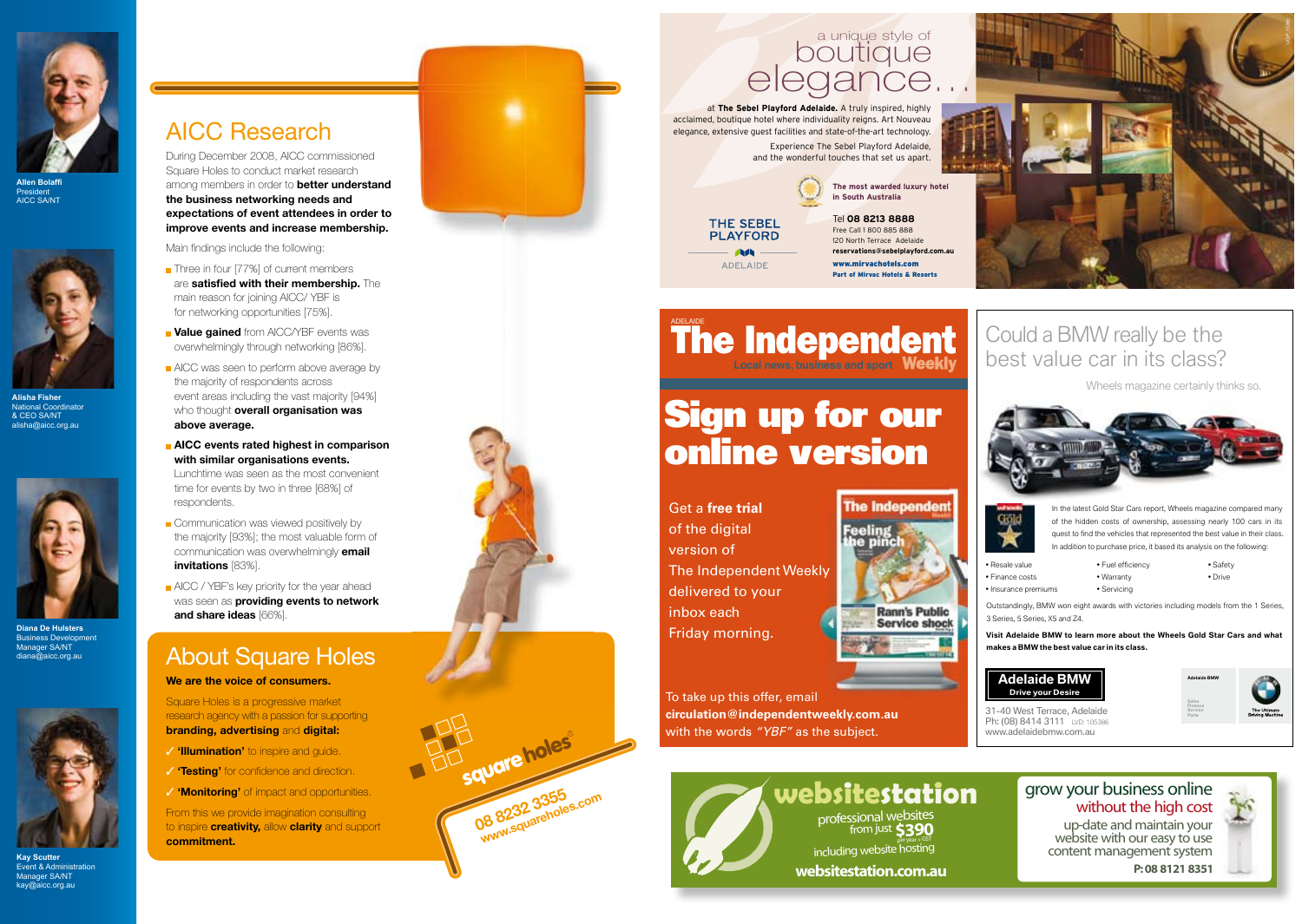South Australia Any Day intake in 2009

#### *Creating Tomorrow's Business Leaders Today...*

Are you ready to take your career to new heights and gain years of valuable business experience in a matter of months?

If the answer is yes, then the Young Business Forum Mentoring Program will provide you with the opportunity of a lifetime. The Australia-Israel Chamber of Commerce (AICC) is excited to announce"any day" intakes of its South Australian Young Business Forum Mentoring Program in 2009.

The YBF Mentoring Program is an exciting initiative which offers an individual YBFmember (mentee) one-on-one mentoring by an experienced and successful businessprofessional who is prepared to act in the capacity of mentor and share his or her knowledge and skills.

#### **The Mentoring Program consists of:**

• min. 6 One-on-one meetings between the assigned mentor and mentee pair (1-2 hours per month)

• 2 Group mentee/mentor breakfasts

The program is conducted in a strictly confidential manner

#### **Success Story**

**YBF Mentoring Program**<br>
South Australia<br>
Any Day Intake in 2009<br>
Creating Temororw's Business Leaders<br>
Are you ready to take your career to new 1<br>
experience in a matter of months?<br>
The answer is yes, then the Young Busin *"The YBF Mentoring Program run by the Australia-Israel Chamber of Commerce has guided me to delve within myself to develop and refine the necessary tools that are required for my career progression at Perks Chartered Accountants. It has assisted me not only to seek guidance when necessary, but to challenge myself to develop solutions to problems and stand by my actions. The program has provided opportunities to build confidence in both professional and social situations. It has allowed me to develop a clear path for both my professional and personal goals to come to fruition. It has allowed me to realise my potential and create a clear path towards the future.* 

*The outlay for the Mentoring Program is minimal compared to the vast benefits received.* 

*I recommend the YBF Mentoring Program to anyone wanting to take their career to new heights and realise their potential."*

Sam McCarthy (October 2007 intake) Senior Business Services Accountant Perks Chartered Accountants

> **Join Us** in this excellent program by contacting us for the program flyer & application form. Call Alisha Fisher, CEO of the AICC SA/NT on (08) 8221 7004 or email Alisha@aicc.org.au

#### **Participation Fee…**

\$1000 (GST Incl) for existing AICC and YBF Members \$1100 (GST Incl) for non-members (includes 6 months individual membership to attend AICC & YBF networking events at member rates)

# **Introducing the YBF Committee**

## **Committee Members:**

| Ms Samantha Munt   | Senior Consultant                            | Michels Warren                  |
|--------------------|----------------------------------------------|---------------------------------|
| Ms Sarah Lindblom  | <b>Business Development Coordinator</b>      | <b>Enterprise Adelaide</b>      |
| Ms Angela Scarfo   | Associate                                    | Minter Ellison Lawyers          |
| Ms Amanda Gayler   | Marketing and Communications Coordinator     | The Royal Society for the Blind |
| Mr Michael Chrisan | Senior Consultant                            | <b>Robert Walters</b>           |
| Mr Mal Chia        | Senior Account Manager                       | Square Holes                    |
| Mr John Moffatt    | Manager PBS - Client Relationship Management | Commonwealth Bank               |

#### **AICC Representatives:**

Ms Diana De Hulsters Business Development Manager Australia-Israel Chamber of Commerce Mrs Alisha Fisher CEO CEO Australia-Israel Chamber of Commerce

#### **Introducing Mr Michael Chrisan**



As a Senior Consultant with Adelaide's leading HR consultancy Robert Walters, my key responsibilities include executive recruitment in the field of Accounting & Finance while at the same time building and maintaining lasting relationships with my clients. Working across defence, oil & gas, not for profit and professional and financial services, I work to place suitably qualified and experienced people from CFO's to Assistant Accountants.

Initially joining the YBF as a member gave me the opportunity to attend topical and interesting events where I was also able to network with other like-minded individuals. Now on the committee, I am able to share my ideas and learn from other aspiring young business professionals and grow my profile in a very competitive market place.

| <b>AICC</b><br>용<br>YBF/AICC<br><b>YBF</b><br>$\boldsymbol{\omega}$<br>YBF/AICC<br>న్ రె<br>YBF/AICC |                                            | Business Luncheon - Mr John Gallacher, CEO, AWD Alliance                       | 22 April    |
|------------------------------------------------------------------------------------------------------|--------------------------------------------|--------------------------------------------------------------------------------|-------------|
|                                                                                                      |                                            | Whisky Experience & Dinner - Members Only                                      | 23 April    |
|                                                                                                      |                                            | Showdown Breakfast - Mr Steven Trigg, CEO, Crows v Mr Mark Haysman, CEO, Power | 1 May       |
|                                                                                                      | Cereal Networking - Members Only Breakfast | 6 May                                                                          |             |
|                                                                                                      |                                            | Cereal Networking - Members Only Breakfast                                     | 5 June      |
|                                                                                                      | <b>AICC</b>                                | Business Luncheon - Dr Megan Clarke, CEO, CSIRO                                | 10 June     |
|                                                                                                      | <b>AICC</b>                                | Business Luncheon - Mr Bernie Brookes, CEO, Myer                               | 16 July     |
|                                                                                                      | <b>AICC</b>                                | Business Luncheon - Mr Mike Smith, CEO, ANZ Banking Group                      | 2 September |
|                                                                                                      | <b>AICC</b>                                | Remembrance Day Breakfast with Foundation Daw Park                             | 10 November |
|                                                                                                      |                                            |                                                                                |             |

**Please visit our national website www.aicc.org.au for updates on events nationally.**

# **Welcome to our New YBF members**

BDO Kendalls - Mrs Sarah Davies Goldman Sachs JB Were – Mr David Leon Pitstop Marketing - Mrs Penelope Bettison Refined Real Estate - Mr Victor Velgush Restaurant Associates – Ms Zoe Wheatley-Dawson Save The Children - Mr Rhys Leppard Square Holes – Mr Jason Dunstone Wirra Wirra Vineyards - Mr Mark Pearce

## **Five Reasons Why Your Company Should Be Involved with The AICC and YBF**

The Chamber offers your company a number of opportunities for adding value to your business in the following areas:

 Strategic Marketing - Through promotion, broad-based advertising and niche market opportunities. **1**

Business Development - Through key introductions to business and political leaders and access to Chamber members. **2**

- Staff Development Through business networking functions and the Young Business Forum (only in selected states) **3**
- Corporate Entertainment Through priority privileges at major business luncheons, dinners, receptions and private CEO briefings. **4**
- New Business Opportunity Utilising strategic alliances, technology transfers, joint ventures with Israeli Companies. **5**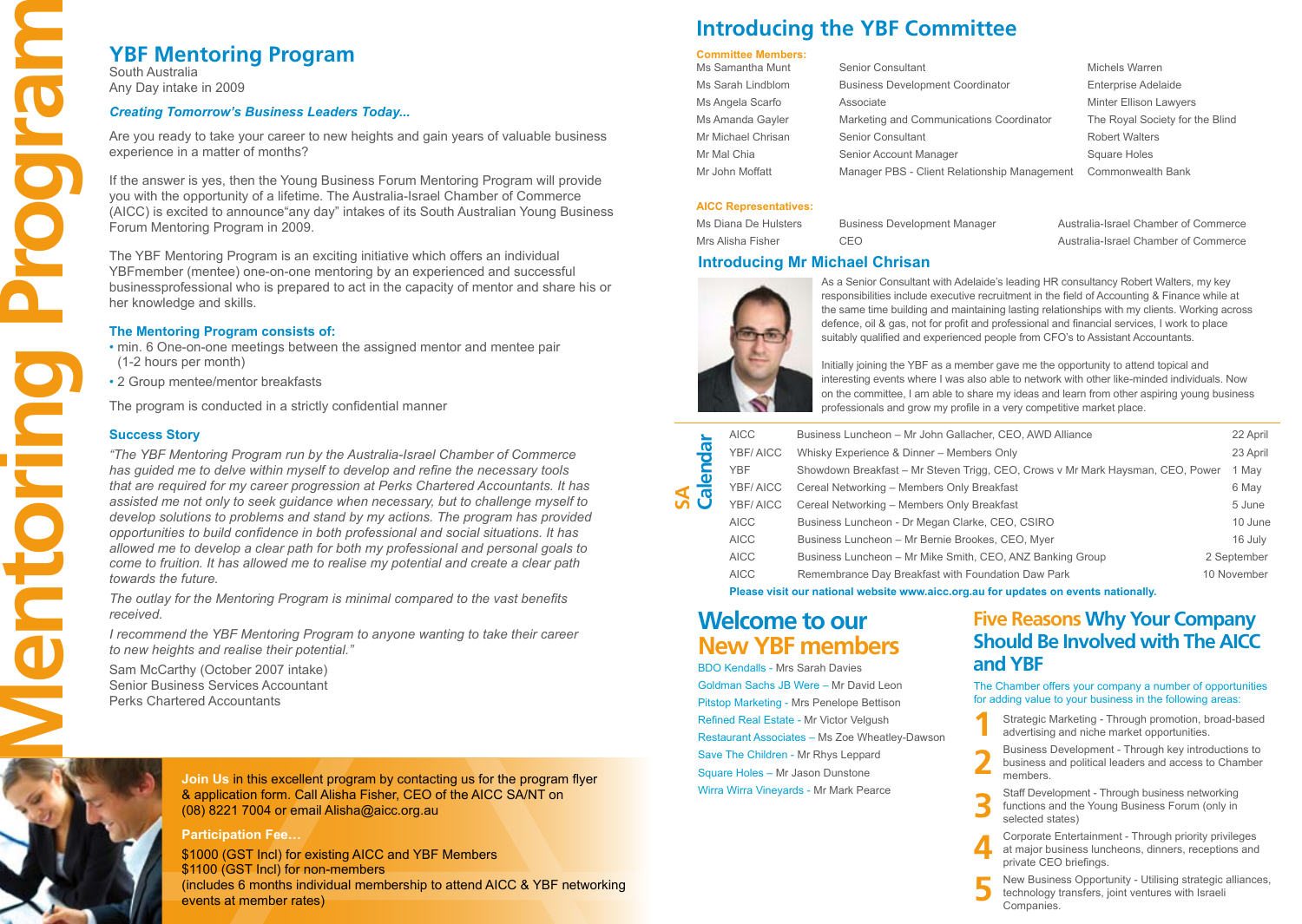



# **Success**

**YBF & AICC Gold Club Member Daniel Lock** *Principal*

**Daniel Lock Consulting www.daniellock.com.au** 

#### **Who has had the most influence on your career and why?**

A former manager who gave me a chance to produce results, this helped build my confidence. Also a variety of authors, trainers, consultants who's work I followed closely, and lately a Consulting mentor who has been really helpful teaching me about the business of consulting.

#### **What was the most important business decision you made in 2008?**

To formally meet with my consulting mentor, networking, and public speaking to promote the business.

**How do you celebrate success?** With friends, over dinner.

#### **What do you think is the secret to work-life balance?**

Realising that it all adds up to a life, and to integrate your personal and work life. Taking a day off during the week, and working a Saturday if I want to. And to simply get the priorities done so they don't linger in my mind.

#### **What is one secret to success you would like to share with our YBF members?**

Work on building your self-confidence, through building skills, practicing and applying them. And realising that you are capable of achieving a great deal in 10 years time.



*Barossa Valley Estate (BVE) was formed in 1984 by 80 third and fourth generation grape growers who took control of their destiny by forming a co-operative and produce their own wine. Every BVE wine is made in the reflection of our worldfamous E&E Black Pepper Shiraz. Crafted from 100% Barossa Valley fruit our wines highlight the true expression of the richness and character of the region.* 

*www.bve.com.au*

#### THE SEAL OF BAROSSA VALLEY QUALITY

# **YBF Twilight Dinner**

**Barossa Valley Estate**  21 November 2008